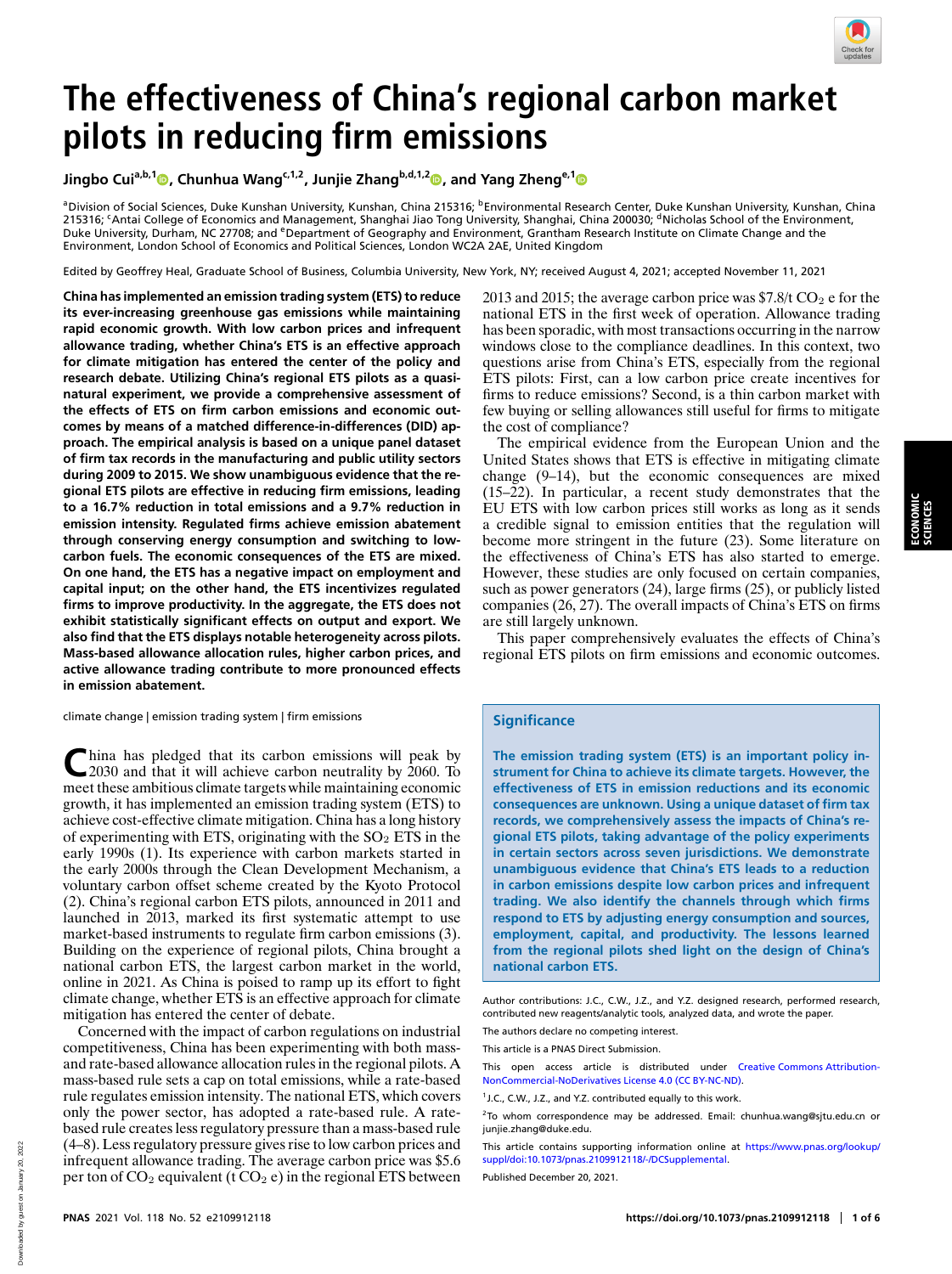The pilot ETS provides an excellent setting as a quasi-natural experiment since the pilots cover firms above thresholds in certain sectors in seven jurisdictions (*[SI Appendix](https://www.pnas.org/lookup/suppl/doi:10.1073/pnas.2109912118/-/DCSupplemental)*, Table S1). Taking advantage of regulatory variations across sectors, regions, and years, this paper employs a matched difference-in-differences (DID) approach to identify the plausible causal effects of ETS on firm carbon emissions and economic outcomes. The empirical analysis is based on a unique panel dataset of firm tax records from the Chinese National Tax Survey Database (CNTSD). The data have broad coverage of firms in terms of sizes, sectors, regions, and years. With detailed information about firm energy and economic activities, the data enable us to comprehensively assess the ETS effects and identify the channels through which firms respond.

The regional ETS pilots also provide a rich set of variations to study the impacts of carbon market design. First, the two-stage launching of the pilots allows us to distinguish the announcement effect from the trading effect. Second, the variation in carbon market performance across regional pilots allows us to identify the impacts of carbon price and allowance liquidity. Third, the heterogeneity of allowance allocation rules allows us to assess the impact of regulatory stringency (*[SI Appendix](https://www.pnas.org/lookup/suppl/doi:10.1073/pnas.2109912118/-/DCSupplemental)*, Table S2). Although our analysis focuses on the regional ETS pilots, it provides important policy implications for the national carbon ETS. After all, the design of the national ETS closely follows regional pilots. Many issues that occurred in the regional pilots are likely to be scaled up to the national level.

### Results

The regression analyses take advantage of the quasi-natural experiment created by China's regional ETS pilots. The estimation of the ETS effects proceeds in two steps. We first construct the comparison group by one-to-one matching. This approach pairs each regulated firm with an unregulated firm in the same sector based on certain observable attributes. We conduct a balancing test to ensure that the unregulated firm can serve as the counterfactual for the regulated firm. With the matched sample, we then employ the DID approach to estimate the effects of ETS on carbon emissions and other firm outcomes of interest.

The Regional Carbon ETS Pilots Are Effective in Reducing Firm Total Emissions and Emission Intensity after the Start of Allowance Trading. Table 1 presents the estimated coefficients and SEs for the effects of ETS on firm carbon emissions based on the baseline model in Eq. **1**. Columns 1 and 2 report the results for total

|  |  | Table 1. The ETS effects on firm carbon emissions |
|--|--|---------------------------------------------------|
|  |  |                                                   |

|                    | <b>Total emissions</b> |             | Emission intensity |           |
|--------------------|------------------------|-------------|--------------------|-----------|
| Dependent variable | (1)                    | (2)         | (3)                | (4)       |
| Announcement       | $-0.075*$              | $-0.088$    | $-0.027$           | $-0.017$  |
|                    | (0.038)                | (0.072)     | (0.028)            | (0.084)   |
| Trading            | $-0.178***$            | $-0.167***$ | $-0.118**$         | $-0.097*$ |
|                    | (0.053)                | (0.047)     | (0.043)            | (0.053)   |
| Observations       | 2,416                  | 2,416       | 2.416              | 2.416     |
| R-squared          | 0.047                  | 0.198       | 0.090              | 0.220     |
| Firm FE            | Y                      | Y           | Y                  | Y         |
| Year FE            | Y                      | Y           | Υ                  | Y         |
| Province trend     | N                      | Y           | N                  | Y         |
| Industry trend     | N                      | Y           | N                  | Y         |

All dependent variables are in natural logarithms. Announcement equals one for the regulated firms during the announcement period (2011 to 2012). Trading equals one for the regulated firms during the trading period (2013 to 2015). SEs in parentheses are clustered at the industry level. \*\*\*, significant at the 1% level; \*\*, significant at the 5% level; \*, significant at the 10% level. Y, yes; N, no.

**2 of 6 PNAS** <https://doi.org/10.1073/pnas.2109912118>

emissions, and columns 3 and 4 show the effects on emission intensity (emissions per unit of output value). The preferred estimation results, contained in columns 2 and 4, control for regional (provincial) and industrial linear trends. We differentiate the ETS effects into two phases: announcement (2011 to 2012) and allowance trading (2013 to 2015). The ETS effect in the announcement phase, capturing the anticipation effect, is negative but statistically insignificant in the preferred model. The ETS effect starts to kick in during the trading phase; the preferred model estimates that the ETS reduces total emissions by 16.7% (95% CI is [–26.4%, –6.9%]) and by 9.7% for emission intensity (90% CI is  $[-18.7\%, -0.6\%]$ ).

We test the assumption that the regulated firms and the matched comparison firms follow a similar emission trend by regressing the dynamic effects model in Eq. **2**. The estimated coefficients for the prepolicy indicators are not statistically significant at any conventional level (*[SI Appendix](https://www.pnas.org/lookup/suppl/doi:10.1073/pnas.2109912118/-/DCSupplemental)*, Fig. S1). These estimates cannot reject the null hypothesis that carbon emissions were not statistically different between the regulated and matched comparison firms prior to the initiation of ETS. After trading started, the estimated coefficients for the postpolicy indicators display a downward trend. In *[SI Appendix](https://www.pnas.org/lookup/suppl/doi:10.1073/pnas.2109912118/-/DCSupplemental)*[, Tables S7–S14,](https://www.pnas.org/lookup/suppl/doi:10.1073/pnas.2109912118/-/DCSupplemental) we conduct a series of robustness checks with regard to alternative specifications, potential threats from confounding policies, and data treatment. The main conclusion survived all these sensitivity analyses. Furthermore, to examine heterogeneous ETS effects by sectors, we run the baseline regressions for the electricity and manufacturing sectors separately. We find that the ETS effects for the manufacturing sector are similar to the baseline results, while the effects for the power sector are statistically insignificant. This can be partly due to a lack of statistical power since our data only include a small sample size of matched regulated power plants (*[SI Appendix](https://www.pnas.org/lookup/suppl/doi:10.1073/pnas.2109912118/-/DCSupplemental)*, Table S15).

Firms Achieve Carbon Emission Reductions Through Energy Conservation and Fuel Switching. Under carbon regulations, firms can abate emissions through conserving energy, improving energy efficiency, and/or switching to low-carbon fuels (14, 28–30). To investigate the channels through which firms achieve emission reductions, we estimate the effects of ETS on firm energy consumption, energy consumption per unit of output value (energy/output), carbon emissions per unit of energy consumption (emission/energy), and the ratio of natural gas to total energy. Fig. 1 illustrates the estimated effects of ETS on each component based upon the baseline model in Eq. **1**.

Consistent with the baseline conclusion, the ETS effects mainly occur during the trading phase. Specifically, the ETS reduces firm energy consumption—including coal, gasoline, natural gas, and electricity—by 13% (95% CI is [–23.3%, –2.6%]). Carbon emission abatement is also achieved through



**Fig. 1.** The channels of carbon emission reductions. The dependent variables except for natural gas ratio are in log form (*y* axis). (*Left*) Announcement designates the ETS effects during the announcement period (2011 to 2012). (*Right*) Trading designates the ETS effects during the trading period (2013 to 2015). Firm and year fixed effects, as well as province linear trend and industry linear trend, are included.

 $2000$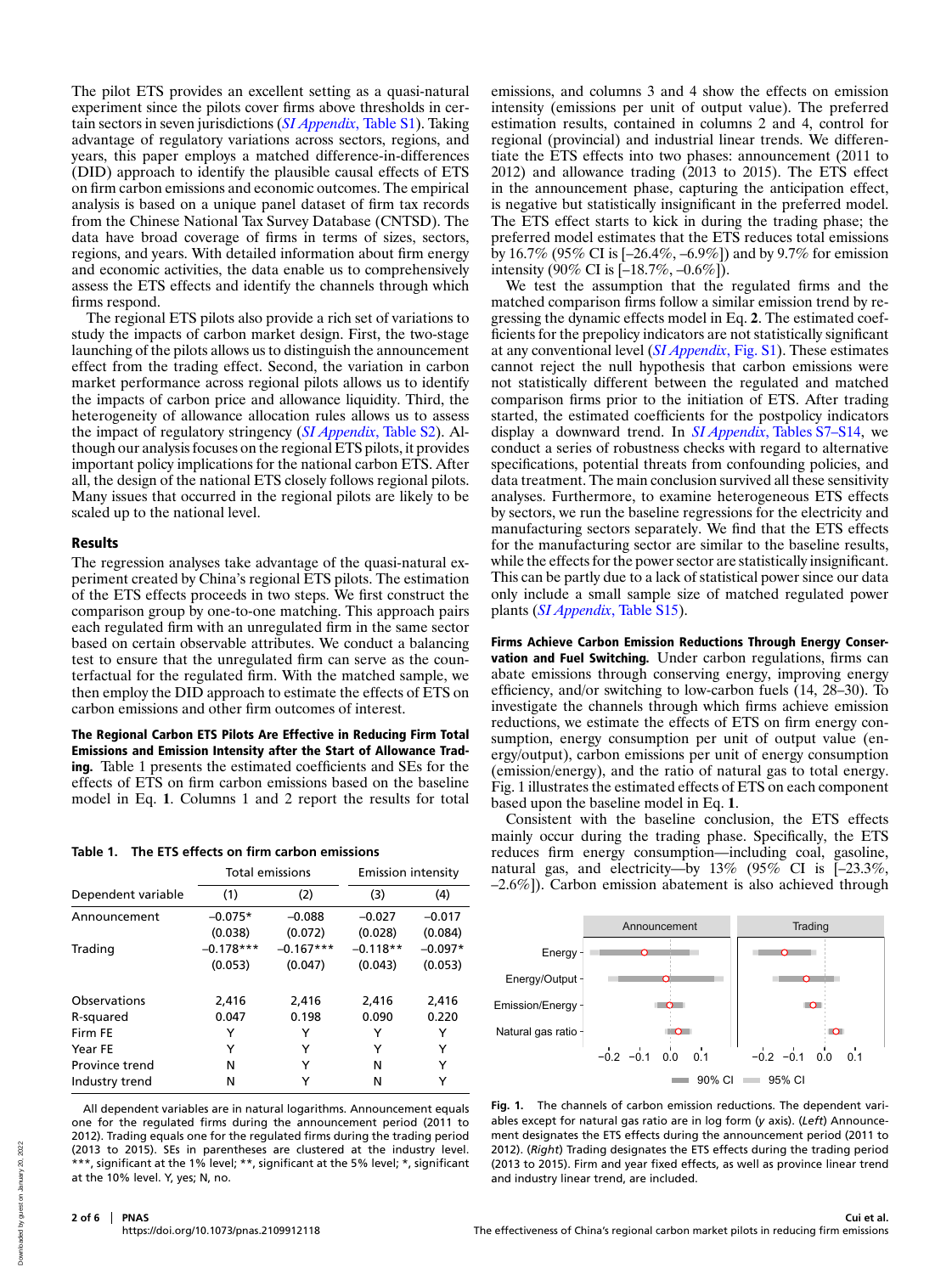fuel switching. Regulated firms reduce emissions per unit of energy consumption by 3.7% (95% CI is  $[-6.8\%, -0.7\%]$ ) by switching to low-carbon energy sources. In particular, the ETS increases the share of natural gas by 3.7% (95% CI is [1.1%, 6.4%]). In a nutshell, we find that energy conservation results in the largest portion of emission reductions, while fuel switching also contributes to lower emissions.

Firms Respond to the ETS by Reducing Labor and Capital Inputs, Improving Productivity While Maintaining the Same Level of Output. We examine how firms make economic adjustments in response to the ETS. Specifically, we consider three categories of firm attributes, including output (output value, value added, and export), input (labor, capital, capital–labor ratio, wage, and investment), and productivity (output–labor ratio, output–capital ratio, and total factor productivity [TFP]). Fig. 2 illustrates the estimation results for each attribute based upon the baseline model in Eq. **1**.

We find that regulated firms adjust factors of production in response to carbon pricing. The ETS reduces employment by 6.6% (95% CI is  $[-11.8\%, -1.4\%]$ ) in the announcement phase and by 11.8% (95% CI is [–23.1%, –0.4%]) in the trading phase. The ETS reduces capital by  $15.6\%$  (95% CI is  $[-30.2\%, -1.0\%]$ ) in the trading phase, while the effect is statistically insignificant in the announcement phase. Since the relative price of capital and labor is not affected, the ETS has no statistically significant effect on the capital–labor ratio. The ETS effects on wage rate and investment are also statistically insignificant.

While the ETS induces firms to reduce emissions, it also encourages firms to innovate and improve productivity. Our results show that during the trading phase, the ETS increases productivity by 29.1% (95% CI is  $[0.\overline{8}\%, 57.5\%]$ ) or 25.6% (90% CI is [2.9%, 48.2%]), following two alternative TFP measures (31, 32). In addition, the ETS has positive effects on output per unit



**Fig. 2.** The ETS effects on firm economic attributes. The dependent variables are in log form (*y* axis). (*Left*) Announcement designates the ETS effects during the announcement period (2011 to 2012). (*Right*) Trading designates the ETS effects during the trading period (2013 to 2015). Firm and year fixed effects, as well as province linear trend and industry linear trend, are included.

of labor and output per unit of capital, although the estimates are statistically insignificant.

Because the ETS not only increases the cost of production but also boosts firm productivity, the aggregate effects of ETS on firm output can be ambiguous. We find no statistically significant effects of ETS on output values and value added. This result suggests that emission abatement is probably not being achieved through cutting production. This finding also speaks to the concern that regulating carbon emissions will impose a competitive disadvantage on firms that are exposed to trade. Our empirical result rejects the null hypothesis that the ETS has a negative effect on firm export.

High Carbon Prices and Active Allowance Trading Are More Likely to Stimulate Firms to Engage in Emission Abatement. Heterogeneous carbon market designs lead to variance in market performance. We focus on carbon price and trading activeness. The daily carbon price of the regional ETS pilots ranged from \$1.38 to \$20.88/t  $CO<sub>2</sub>$  e between 2013 and 2015, with the average carbon price at \$5.6/t  $CO<sub>2</sub>$  e. The turnover rate of carbon allowance, measured by the ratio of exchanged allowances to total allowances, was 0.018 on average in the same period. Allowance trading is infrequent and mainly occurs before the deadline for compliance.

We interact the trading dummy with carbon price and allowance turnover rate using a variant of the baseline model defined in Eq. **3**. Table 2 reports the estimation results. In columns 1 and 3, the estimates show that a 1% increase in carbon price results in a 0.043% decline (95% CI is [–0.065%, –0.020%]) in total emissions and a  $0.022\%$  decline (90% CI is  $[-0.044\%]$ ,  $-0.001\%$ ]) in emission intensity. In columns 2 and 4, we find that a higher turnover rate also stimulates emission reductions. When the turnover rate increases by 0.01, it can lead to a 3.75% decrease (95% CI is  $[-5.715\%, -1.794\%]$ ) in total emissions and a 2.41% decrease (95% CI is [–4.656%, –0.169%]) in emission intensity. The findings highlight the pivotal role of carbon price and trading activeness in incentivizing firm emission reductions.

A Mass-Based Allowance Allocation Rule Creates Stronger Incentives for Emission Abatement Than Does a Rate-Based Rule. The regional ETS pilots adopt two types of allowance allocation rules: mass-based and rate-based. Under a mass-based rule, the total allowance for a regulated firm is determined in advance of the compliance period based on its historical emission level or a fixed reference production quantity. In contrast, under a

**Table 2. Effects of carbon price and allowance liquidity**

|                    | <b>Total emissions</b> |             | Emission intensity |            |
|--------------------|------------------------|-------------|--------------------|------------|
| Dependent variable | (1)                    | (2)         | (3)                | (4)        |
| Announcement       | $-0.074$               | $-0.054$    | $-0.006$           | 0.000      |
|                    | (0.068)                | (0.068)     | (0.081)            | (0.075)    |
| Carbon price       | $-0.043***$            |             | $-0.022*$          |            |
|                    | (0.011)                |             | (0.013)            |            |
| Turnover rate      |                        | $-3.754***$ |                    | $-2.412**$ |
|                    |                        | (0.940)     |                    | (1.075)    |
| Observations       | 2,416                  | 2,416       | 2,416              | 2,416      |
| R-squared          | 0.198                  | 0.194       | 0.219              | 0.219      |
| Firm FE, year FE   | Y                      | Y           | Y                  | Y          |
| Province trend     | Y                      | Υ           | Y                  | Y          |
| Industry trend     | Y                      | Y           | Y                  | Y          |

The dependent variables and carbon price are in natural logarithms, while turnover rate is shown as a ratio. Announcement equals one for the regulated firms during the announcement period (2011 to 2012). Carbon price and turnover rate are only available for the regulated firms during the trading period (2013 to 2015) and are shown as zero otherwise. SEs in parentheses are clustered at the industry level. \*\*\*, significant at the 1% level; \*\*, significant at the 5% level; \* significant at the 10% level.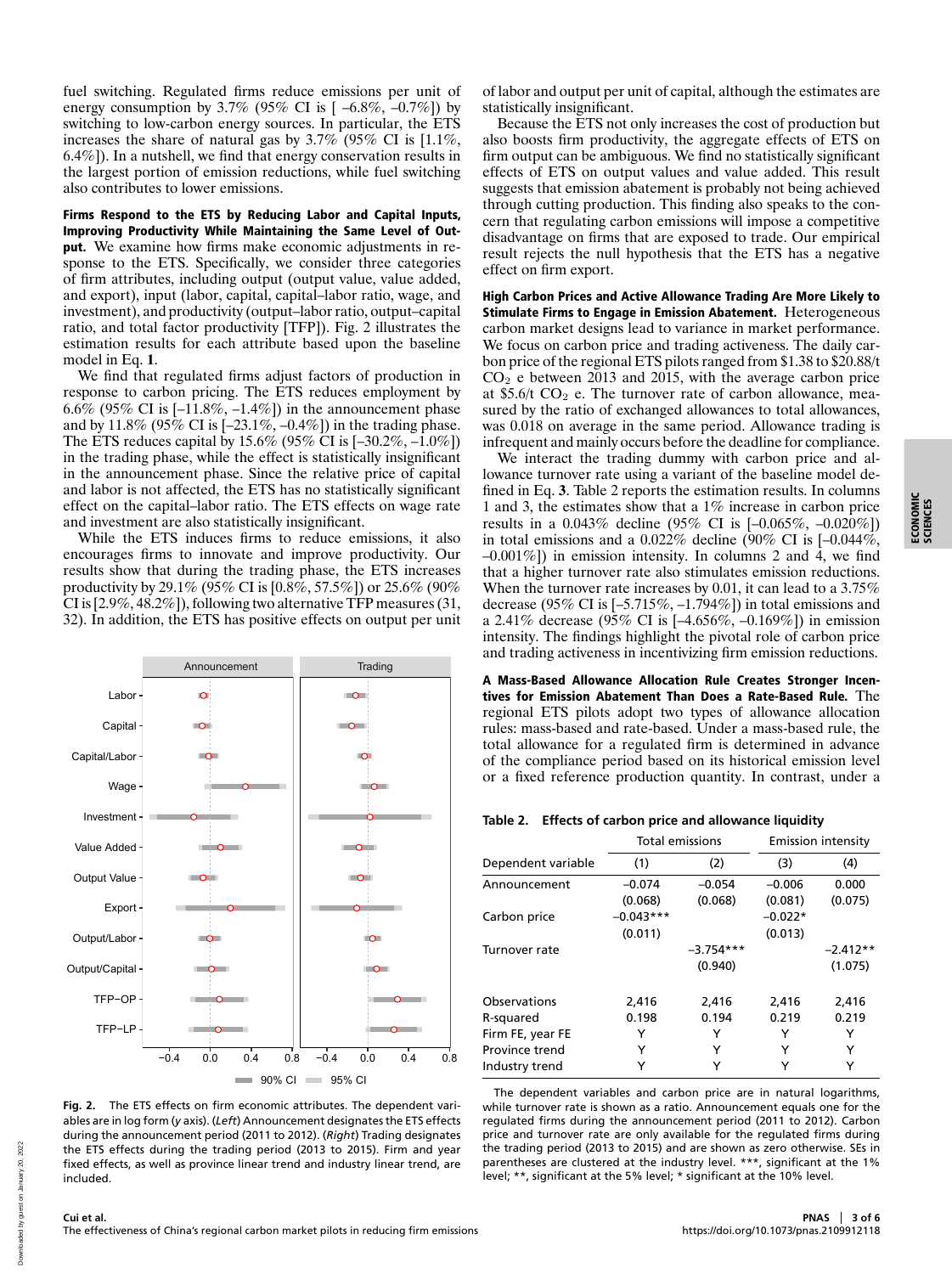rate-based rule, the total allowance may be adjusted at the end of each compliance period based on a firm's production level during this period. A rate-based rule allows a regulated firm to increase emissions as long as its emission intensity is compliant. Therefore, a rate-based rule implicitly subsidizes production and poses weaker regulatory pressure than a mass-based rule does (7).

We examine the effect of allowance allocation rules following the regression model in Eq. **4**. The estimation results, presented in Table 3, support the argument that the mass-based rule is more effective in incentivizing emission reductions. Specifically, the preferred estimates in columns 2 and 4 show that the mass-based rule reduces firm total emissions by 39.9% (95% CI is [–70.6%,  $-9.2\%$ ]) and 43.6% (95% CI is  $[-63.7\%, -23.6\%]$ ) for emission intensity. However, under the rate-based rule, the effect of the ETS on total emissions is diminished by 28.4 percentage points  $(90\% \text{ CI} \text{ is } [4.2\%, 52.5\%])$ , and the effect on emission intensity is weakened by 41.4 percentage points (95% CI is [23.5%, 59.3%]). Further, we combine the two regression models in Eqs. **3** and **4**. The results (*[SI Appendix](https://www.pnas.org/lookup/suppl/doi:10.1073/pnas.2109912118/-/DCSupplemental)*, Table S16) are consistent with the main conclusions.

## Discussion

This paper demonstrates that China's regional ETS pilots were effective in reducing firm emissions in the early trading phase (2013 to 2015) despite low carbon prices and allowance liquidity. The magnitude of the effect, a 16.7% reduction in carbon emissions, is on par with that of the EU ETS (8 to 12%) in the second trading phase (2008 to 2012) (14, 33, 34). Nevertheless, the regulated firms in China and the European Union have responded differently in terms of emission abatement channels. Whereas the EU ETS has reduced consumption of natural gas and petroleum products by manufacturing firms in Germany (33) and France (14), the firms regulated by China's regional ETS have increased natural gas consumption. Because China's energy mix is dominated by coal, switching to natural gas can still reduce carbon emissions.

The cost of regulations is a major concern for many countries, including China, in deciding to take more aggressive climate actions. On one hand, we find that ETS has a negative impact on employment. By putting a price on carbon, ETS imposes additional costs of production since energy conservation and fuel switching can be costly. To maintain competitive advantages, regulated firms reduce labor inputs. Our analysis contributes to

**Table 3. Heterogeneous effects by allowance allocation rules**

|                       | <b>Total emissions</b> |            | Emission intensity |             |
|-----------------------|------------------------|------------|--------------------|-------------|
| Dependent variable    | (1)                    | (2)        | (3)                | (4)         |
| Announcement          | $-0.083**$             | $-0.120*$  | $-0.047$           | $-0.068$    |
|                       | (0.039)                | (0.063)    | (0.033)            | (0.073)     |
| Trading               | $-0.342***$            | $-0.399**$ | $-0.367***$        | $-0.436***$ |
|                       | (0.098)                | (0.147)    | (0.076)            | (0.096)     |
| Trading $\times$ rate | $0.212***$             | $0.284*$   | $0.319***$         | $0.414***$  |
|                       | (0.067)                | (0.140)    | (0.079)            | (0.086)     |
| Observations          | 2,416                  | 2,416      | 2,416              | 2,416       |
| R-squared             | 0.055                  | 0.207      | 0.102              | 0.233       |
| Firm FE, year FE      | Y                      | Y          | Y                  | Y           |
| Province trend        | N                      | Υ          | N                  | Y           |
| Industry trend        | N                      | Y          | N                  | Y           |

All dependent variables are in natural logarithms. Announcement equals one for the regulated firms during the announcement period (2011 to 2012). Trading equals one for the regulated firms during the trading period (2013 to 2015). Rate equals one if the regulated firms are categorized into the rate-based group. SEs in parentheses are clustered at the industry level. \*\*\* significant at the 1% level; \*\*, significant at the 5% level; \*, significant at the 10% level.

the heated debate on the impact of carbon regulations on the labor market. Most studies find that ETS has a negative (20, 35) or muted impact (14, 17, 33, 34) on employment. Our finding also contributes to the literature on how environmental regulations affect employment (20, 36–38). These results, including those in this paper, suggest that it is important to provide assistance to the workers displaced from carbon-intensive sectors to ensure a just transition.

On the other hand, the measures that firms undertake to reduce emissions may also contribute to higher production efficiency. This hypothesis is supported by our empirical results. We find that ETS stimulates firms to improve productivity. This finding is consistent with the literature documenting how ETS has sparked low-carbon innovation in the European Union (39, 40) and in China's regional ETS pilot areas (25–27). Productivity growth reduces the cost of compliance with carbon regulations, which alleviates the concern of policymakers regarding the tradeoff between climate mitigation and economic growth.

Firms respond to carbon regulations by reducing labor and capital while improving energy efficiency. This suggests that firms take advantage of low-hanging fruit to reduce energy consumption and carbon emissions. The literature on greenhouse gas abatement cost curves has identified a plethora of technologies that can help achieve this (41). In addition, firm management practices are positively associated with energy efficiency and productivity (42, 43). For example, firms use sensors and big data to better dispatch cooling systems. This smart technology could free up some air conditioners and reduce capital stocks. It also reduces labor demand since firms need fewer people to manage air conditioners.

This paper sheds important light on the policies regarding carbon markets. First of all, carbon price plays a central role in incentivizing emission reductions. The carbon price in China's regional ETS pilots is relatively low compared with the social cost of carbon or the level in other mature carbon markets. A major cause of low carbon prices is the excess supply of carbon allowances (3). For example, the Guangdong and Shenzhen ETS pilots failed to auction allowances in the primary market, suggesting that carbon allowances were oversupplied. Another concern is that the carbon market is thin and carbon allowances are illiquid. Infrequent trading results from firms' lack of capacity in managing carbon allowances. In addition, most transactions occurred at the end of a compliance period due to the fact that total allowances are not known until the final output is determined under the rate-based allowance allocation rule. A low carbon price is inadequate to support China's climate ambition. If China could increase its carbon price to the same level as California's cap-and-trade program ( $$17/t$  CO<sub>2</sub> e), it would reduce emissions by 8.83%. If the carbon price could be further increased to the level of the EU ETS ( $$32/t$  CO<sub>2</sub> e), it would reduce emissions by 20.39%. If the carbon price could reach the social cost of carbon (\$50/t CO<sub>2</sub> e) (44), one would expect a  $34.31\%$  emission reduction.

Another important policy implication is that allowance allocation rules matter. A mass-based rule creates stronger regulatory pressure than a rate-based rule because the latter implicitly subsidizes production (6–8). Nevertheless, the national carbon ETS launched in 2021, which covers only the power generation sector, uses a rate-based approach. Given that China has pledged to achieve a carbon emission peak by 2030 and carbon neutrality by 2060, a national ETS without an explicit emission cap is unlikely to achieve China's ambitious climate targets. It is therefore urgent to design a transition from the rate-based system to a mass-based rule.

This paper leaves several areas for future study. First, we are not able to reliably measure firms' entry and exit in the tax survey data. Therefore, this paper only focuses on the intensive margin. Second, our analysis estimates the short-run effects of ETS.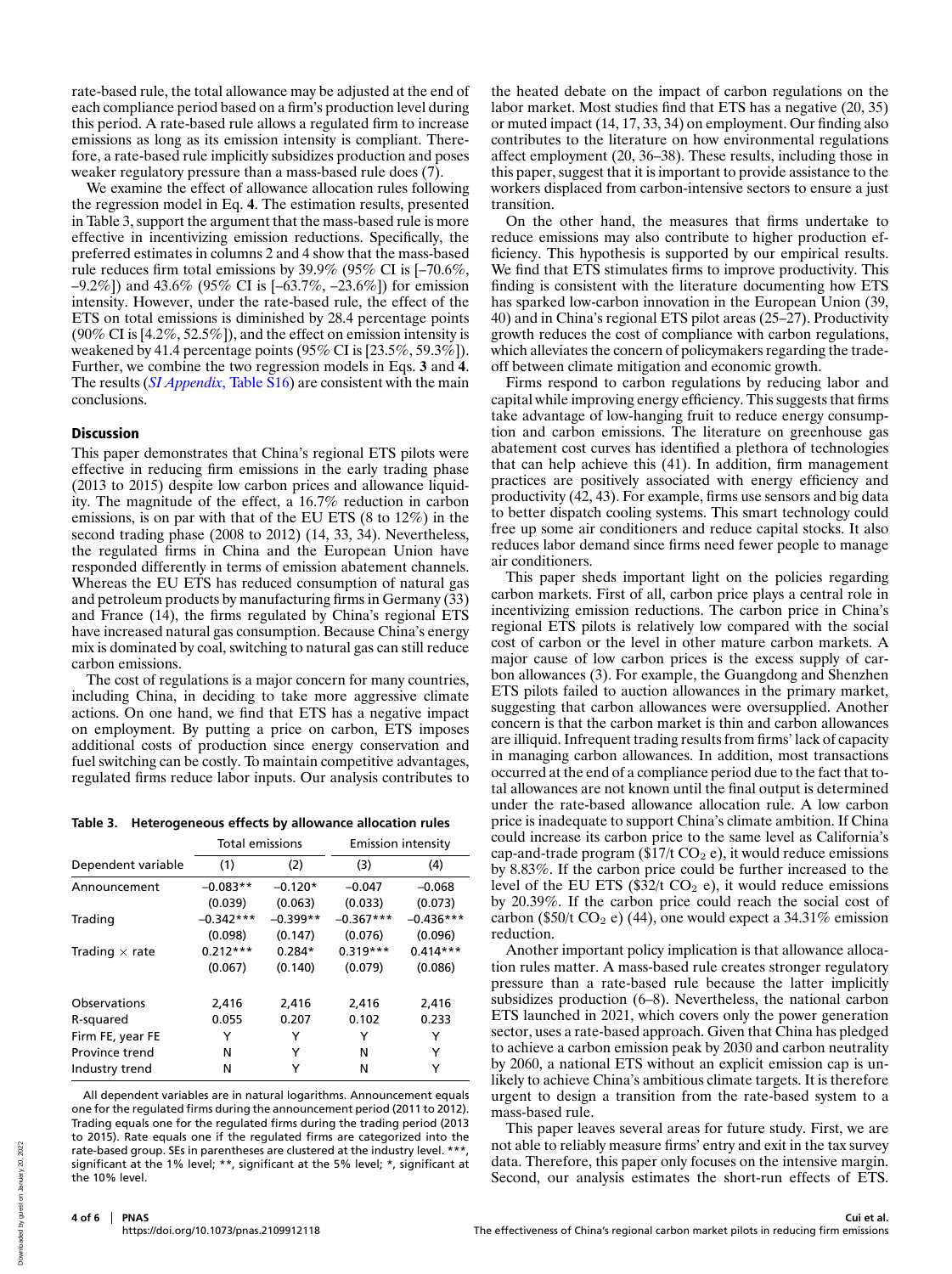Although it is important to trace out the behavioral responses of firms in the long run, such an analysis is implausible since the regional ETS pilots are in the process of being incorporated into the national carbon market. Therefore, this question can only be answered after waiting for the national ETS to operate for several years. Third, this analysis considers only carbon emissions from energy consumption, including direct emissions from burning fossil fuels and indirect emissions from purchased electricity. Due to data limitations, we are not able to include the emissions of other greenhouse gases beyond  $CO<sub>2</sub>$ , especially those from certain chemical reactions in the manufacturing sectors. Firm-level greenhouse gas emissions are not systematically documented, especially for those firms that are not covered by the ETS. Conducting a more comprehensive analysis in the future should overcome the hurdle of emission data availability.

#### Data and Methods

#### Data.

*Firm attributes.* The primary firm data are obtained from the CNTSD, a large-scale annual survey conducted by China's Ministry of Finance and State Administration of Taxation. This database documents the detailed energy consumption and economic information at the firm level. One notable advantage is its broad coverage of firms. Unlike another widely used Chinese firm-level dataset—the Annual Survey of Industrial Enterprises (ASIE)—that only comprises large firms, the CNTSD covers a much wider range of firms (45). Another advantage is the detailed firm-level information about energy consumption by source, including coal, oil, natural gas, and electricity. Note that a firm is not the perfect unit of analysis compared with a plant or facility. It is difficult to determine the regulatory status of a multiple-plant firm operating in different jurisdictions. This is a caveat in the Chinese firm data collection system. Nevertheless, more than 95% of firms in the ASIE are single plants (46). Since ASIE and CNTSD follow similar protocols, dominant single plants should mitigate our concern about misclassification of ETS regulatory status.

*ETS rules and performances.* The ETS rules in the seven regional pilots are compiled from the official websites of local Development and Reform Commissions, which regulate carbon emissions and carbon markets (*[SI Appendix](https://www.pnas.org/lookup/suppl/doi:10.1073/pnas.2109912118/-/DCSupplemental)*, [Table S1\)](https://www.pnas.org/lookup/suppl/doi:10.1073/pnas.2109912118/-/DCSupplemental). We compile a list of regulated firms and classify them into a rate- or mass-based system according to the allowance allocation rules (*[SI Appendix](https://www.pnas.org/lookup/suppl/doi:10.1073/pnas.2109912118/-/DCSupplemental)*, Table S2). In addition, we obtain the carbon allowance trading data—including price and volume—from the seven carbon exchanges.

*Variable construction.* This paper considers both direct emissions from combustion of fossil fuels and indirect emissions from purchased electricity. Emissions are calculated from the CNTSD energy consumption data by source and carbon emission factors (*[SI Appendix](https://www.pnas.org/lookup/suppl/doi:10.1073/pnas.2109912118/-/DCSupplemental)*, Table S3). Emission intensity is defined as the ratio of total carbon emissions to gross output value. Firm economic attributes include output value, value added, export, labor, capital, wage, and investment. Firm TFP is measured by means of two standard approaches in the economics literature (31, 32).

*Summary statistics.* Merging the ETS data with the firm data, the final dataset includes 51,179 unique firms associated with 254,378 firm-year observations during the 2009 to 2015 period. The procedure of data cleaning and matching is documented in *[SI Appendix](https://www.pnas.org/lookup/suppl/doi:10.1073/pnas.2109912118/-/DCSupplemental)*. The summary statistics for the variables of interest are reported in *[SI Appendix](https://www.pnas.org/lookup/suppl/doi:10.1073/pnas.2109912118/-/DCSupplemental)*, Table S5.

#### Empirical Strategy.

*One-to-one matching.* We use matching to construct a comparison group with firms not regulated by the ETS to serve as the counterfactuals for the treatment group with regulated firms. The estimation of ETS effects can be biased if the treatment and control groups significantly differ in their pretreatment characteristics (47). To address this concern, we employ a oneto-one nearest neighbor matching technique. For each regulated firm, we match the closest unregulated firm within the same sector according to the shortest Mahalanobis distance. This distance is calculated based on total carbon emissions, emission intensity, and energy consumption in the 2 y before the announcement of ETS (i.e., 2009 and 2010). In addition, matching within the sector–year cell can help control for sector-specific, time-variant unobservables that affect both treatment and comparison units. We allow matching with replacement to avoid introducing extra bias in the selection of control units, ensuring that each treated firm is matched with the closest comparison firm.

We carefully assess the credibility of the matching procedure using balancing tests. Specifically, we compare the sample means of covariates between the treatment and matched control groups (*[SI Appendix](https://www.pnas.org/lookup/suppl/doi:10.1073/pnas.2109912118/-/DCSupplemental)*, Table S6). We find no significant differences between the two groups in all covariates used in matching and even for those not used. These results suggest that our matching strategy performs well in extracting reasonable comparison firms that are similar to the regulated firms within the same sector prior to the announcement of ETS.

*Baseline model.* Using China's regional ETS pilots as a quasi-natural experiment, which regulates carbon emissions for the firms in certain sectors over seven jurisdictions, we employ a DID approach to estimate the ETS effects on firm outcomes. For firm *i* in sector *j* from region *r* at year *t*, the baseline model specification is given by

$$
Y_{ijrt} = \beta_1 \text{Announcement}_{rt} + \beta_2 \text{Trading}_{it}
$$
  
+  $\gamma_i + \lambda_t + \eta_{rt} + \delta_{jt} + \varepsilon_{ijrt}.$  [1]

In this form, *Yijrt* denotes firm carbon emissions (including total emissions and emission intensity, in logarithms) or corporate financial outcomes (input, output, and productivity). The dummy Announcement<sub>rt</sub> equals one if region *r* at year *t* (between 2011 and 2012) has announced its participation in ETS and zero otherwise. The dummy Trading<sub>it</sub> takes a value of one for regulated firms in the trading phase and zero otherwise. Correspondingly,  $\beta_1$  captures the announcement effect, and  $\beta_2$  measures the trading effect.

In addition, we include firm-level fixed effect γ*<sup>i</sup>* to control for unobservable firm attributes that are time-invariant. The time fixed effect indexed by  $\lambda_t$  absorbs year-specific unobservables. We add regional linear trend  $\eta_{rt}$ and industrial linear trend  $\delta_{jt}$  to control for the region- and industry-specific time-varying unobservables that affect firm outcomes. In the robustness checks, we also use region-by-year and industry-by-year fixed effects. Finally,  $\varepsilon_{i}$  is an unobserved error term. With the control group constructed by the matching approach, we can consistently estimate the matched-DID model in Eq. **1** using ordinary least squares.

*Dynamic effects.* The validity of the DID model relies on the assumption that the regulated firms do not exhibit a different emission trend from the matched comparison firms. To check this assumption, we conduct the following parallel trends test by running a variant of the DID model while controlling for the lags and leads of the policy year dummies:

$$
Y_{ijrt} = \sum_{m=1}^{2} \alpha_{1m} ETS_{i,t-m} + \sum_{n=0}^{4} \alpha_{2n} ETS_{i,t+n}
$$
  
+  $\gamma_i + \lambda_t + \eta_{rt} + \delta_{jt} + \varepsilon_{ijrt}$ . [2]

In this form, the dummy variable, denoted by  $ETS_{it}$ , integrates the preannouncement, announcement, and trading effects. ETS*i*,*t*−*<sup>m</sup>* is a prepolicy dummy indicating the m*th* lag of announcing ETS pilots in 2011, while  $ETS_{i,t+n}$  denotes a postpolicy indicator for the  $n^{th}$  lead. The latter measures the announcement effect for  $n \in [0, 1]$  and the trading effect for  $n \in [2, 4]$ . Controlling for lags allows us to examine the pre-ETS effect as a parallel trends test. Controlling for leads helps trace out the treatment effects in the years after the launching of allowance trading.

*Carbon market performances.* The performance of carbon ETS pilots varies across regions due to diverse market designs. Carbon price signals marginal cost of abatement, and turnover rate measures the activeness of allowance trading. Utilizing carbon price and turnover rate across pilots and years, we examine how carbon market performance relates to abatement activities. A variant of the baseline model is given by

$$
Y_{ijrt} = \beta_1 \text{Announcement}_{rt} + \beta_2 \text{Trading}_{it}
$$
  
+ 
$$
\beta_3 \text{Trading}_{it} \times \text{Market}_{rt} + \gamma_i + \lambda_t + \eta_{rt} + \delta_{jt} + \varepsilon_{ijrt},
$$
 [3]

where Market*rt* denotes either carbon price or turnover rate at pilot *r* in year *t*. The coefficient  $\beta_3$  captures the effect of carbon market performances.

*Allowance allocation.* We classify regulated firms into a rate- or massbased allowance allocation system. The baseline specification is modified to compare the treatment effects between these two allocation rules by adding another dimension of the variation. A variant of the baseline model is proposed below:

$$
Y_{ijrt} = \beta_1 \text{Announcement}_{rt} + \beta_2 \text{Trading}_{it}
$$
  
+  $\beta_3 \text{Trading}_{it} \times \text{Rate}_{i} + \gamma_i + \lambda_t + \eta_{rt} + \delta_{jt} + \varepsilon_{ijrt}$ , [4]

where Rate*<sup>i</sup>* is a binary indicator, equaling one if firm *i* is in a rate-based allowance allocation system, otherwise zero. The coefficient  $\beta_3$  captures the difference in treatment effects between rate- and mass-based systems. Some unregulated firms may be used to construct the control groups for both rate- and mass-based treatment groups due to matching with replacement.

**Cui et al.**